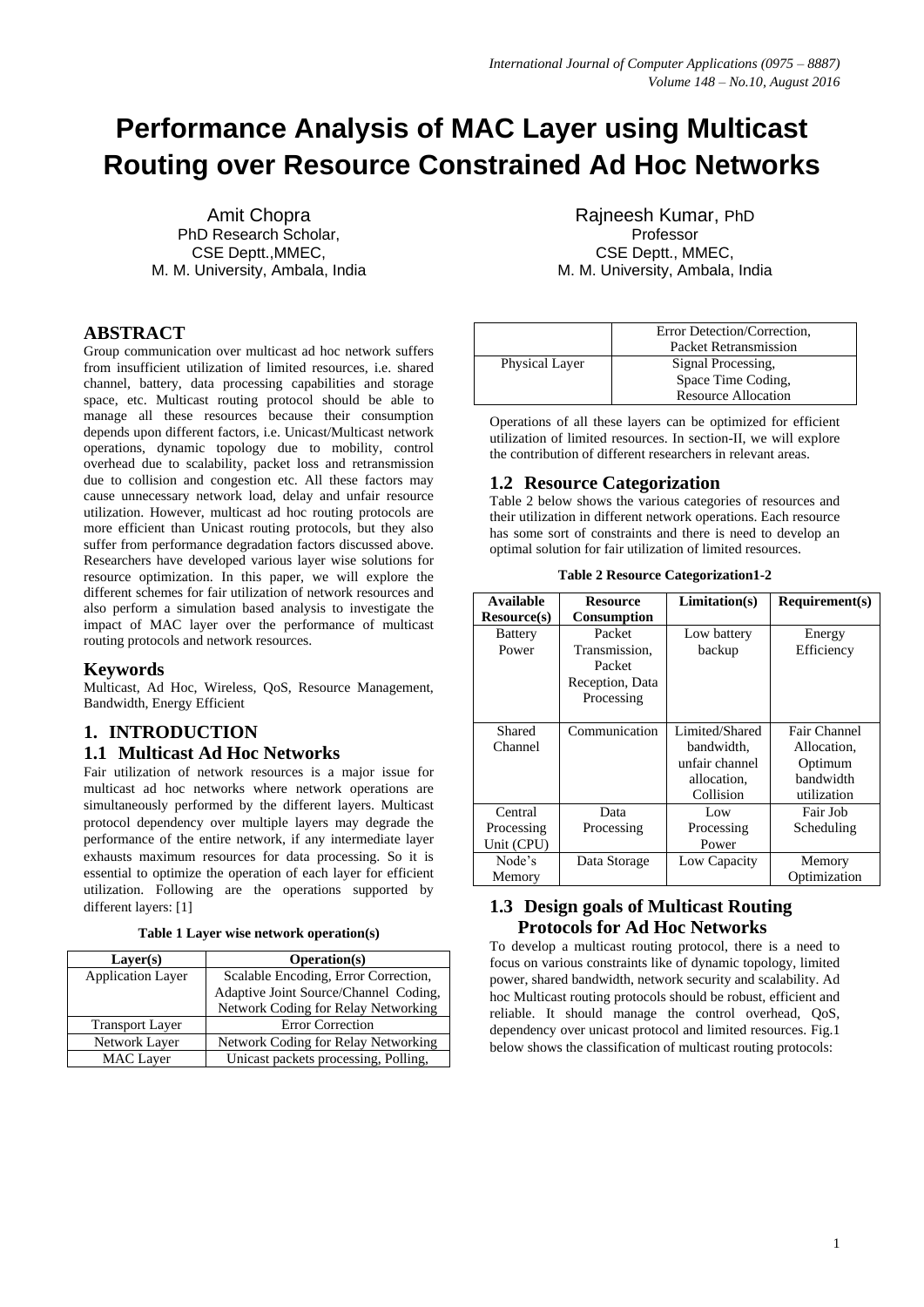

**Fig .1 Classifications of multicast routing protocols [3]**

# **1.4 Classification of Multicast Routing Protocols for Ad Hoc Network**

- 1. **Multicast Topology:** Ad hoc multicast routing protocols can be classified into two types: tree based and mesh based etc. In case of tree based, single link is established between the source and destination pair whereas in mesh based approach, there may be more than one link between the source and destination pair. Tree based multicast protocols are most efficient, but mesh based multicast protocols are more robust. Tree based multicast protocols can have the following types:
- a. **Source-Tree-based:** In which each source maintains a separated tree that contains the source node as the root of the tree and all receivers lies under this node.
- b. **Shared-Tree-based:** In which one tree is established in the entire network which includes all sources and receivers and links are routed to a main node that is referred core node [2][3].
- 2. **Routing Initialization Approach:** Multicast group formation can be initiated by source as well as by receivers. Routing initialization can be classified into three approaches:
	- a. **Source-initiated:** Source node initiates the group formation
	- b. **Receiver-initiated:** Receivers initiate the group formation
	- c. **Hybrid approach:** It uses the combination of both approaches
- 3. **Routing Scheme:** Routing scheme is classified into three approaches:
	- a. **Proactive approach:** Nodes maintain the routing tables for network topology
	- b. **Reactive approach:** Routes are established as per requirements.
	- c. **Hybrid approach:** It uses the combination of both approaches [2][3].
- 4. **Maintenance Approach:** It is classified into two different approaches:
- a. **Soft State:** Multicasting Tree is updated periodically using control packets
- b. **Hard State:** It is similar to Soft State, except that it also uses a route repair method[2].

### **1.5 MAC Layer design goals and issues**

MAC protocol should consider the various facts which can reduce its performance over ad hoc networks, i.e. Hidden and Exposed terminal issues, dynamic topology, fair channel allocation, scalability, link quality and cross layer communication, etc. MAC protocol should support: dynamic and distributed network environment, OoS, Data Synchronization and bandwidth management, etc. [2][23]

### **1.6 MAC Layer Backoff Algorithms**

Shared channel can be simultaneously accessed by multiple nodes and it may result in collisions. In order to avoid the collision over the channel, MAC layer uses backoff algorithms to calculate the waiting period for the nodes. Following are few Backoff algorithms: [22][23]

| <b>Table 3 MAC Layer BAckoff Algorithms</b> |  |  |  |
|---------------------------------------------|--|--|--|
|---------------------------------------------|--|--|--|

| <b>Contention Window Size Estimation</b> |                              |                                            |                   |                |
|------------------------------------------|------------------------------|--------------------------------------------|-------------------|----------------|
| <b>MAC</b>                               | $(cont\_win\_s)$             |                                            |                   |                |
| Layer                                    | Collision                    | Normal                                     | Min_cont_         | Cons           |
| <b>Backoff</b>                           | Stage                        | Stage                                      | win s             | t.             |
| <b>Algorithms</b>                        | $(Ts=$                       |                                            |                   | Valu           |
|                                          | Time_Slot)                   |                                            |                   | e              |
| Binary                                   | $(Const *$                   | 32                                         | 32                | $\overline{c}$ |
| Exponential                              | $cont\_win_s$ *              |                                            |                   |                |
|                                          | <b>Ts</b>                    |                                            |                   |                |
| Modified                                 | $Const*$                     | 32                                         | 32                | 1.5            |
| <b>Backoff</b>                           | $cont\_win\_s$ *             |                                            |                   |                |
|                                          | Ts                           |                                            |                   |                |
| Multiplicati                             | Const*                       | cont_wi                                    | cont_win_s        | 1.5            |
| ve Increase                              | cont win s *                 | $n s-1$                                    | -1                |                |
| Linear                                   | <b>Ts</b>                    |                                            |                   |                |
| Decrease                                 |                              |                                            |                   |                |
| Double                                   | Const*                       | $\frac{1}{2}$                              | cont_win_s        | $\overline{2}$ |
| Increment                                | cont_win_s*                  | (cont_w                                    |                   |                |
| Double                                   | Ts                           | $ins$ )                                    |                   |                |
| Decrement                                |                              |                                            |                   |                |
| Logarithmi<br>c Backoff                  | log(cont_win                 | $cont\_win_s =$<br>$Min\_cont\_win_s = 32$ |                   |                |
|                                          | $\mathbf{s}$                 |                                            |                   |                |
|                                          | cont_win_s*                  |                                            |                   |                |
| Pessimistic                              | Τs<br>$\text{cont\_win\_s*}$ | cont_wi                                    | cont_win_s        | $\overline{c}$ |
| Linear-                                  | Const $\wedge$ 1/            | $n_s-Ts$                                   |                   |                |
| Exponential                              | $Const * Ts$                 |                                            |                   |                |
| <b>Backoff</b>                           |                              |                                            |                   |                |
| Exponential                              | Get_min_val(                 |                                            | Get_max_val(cont_ |                |
| Increase                                 | back_off_fact                |                                            | $win_s$           |                |
| Exponential                              | $or *$                       | /back_off_factor,                          |                   |                |
| Decrease                                 | cont_win_s,                  | Min_cont_win_s)                            |                   |                |
| back-off                                 | Max cont wi                  |                                            |                   |                |
|                                          | $n_s$ )                      |                                            |                   |                |
| Fibonacci                                | cont_win_s                   | cont                                       |                   | $f(n) =$       |
| <b>Backoff</b>                           | $=$ cont_win_s-              | win                                        |                   | $f(n-1)$       |
|                                          | 1                            | $s+1=$                                     |                   | $+ f(n - 2)$   |
|                                          |                              | f(n)                                       |                   |                |
|                                          |                              |                                            |                   |                |
| Default                                  | (cont_win_                   | cont_win_s                                 |                   |                |
| <b>Backoff</b>                           | $s \ll 1$ ) + 1              | $=Min\_cont\_win_s=32$                     |                   |                |
| Method                                   |                              |                                            |                   |                |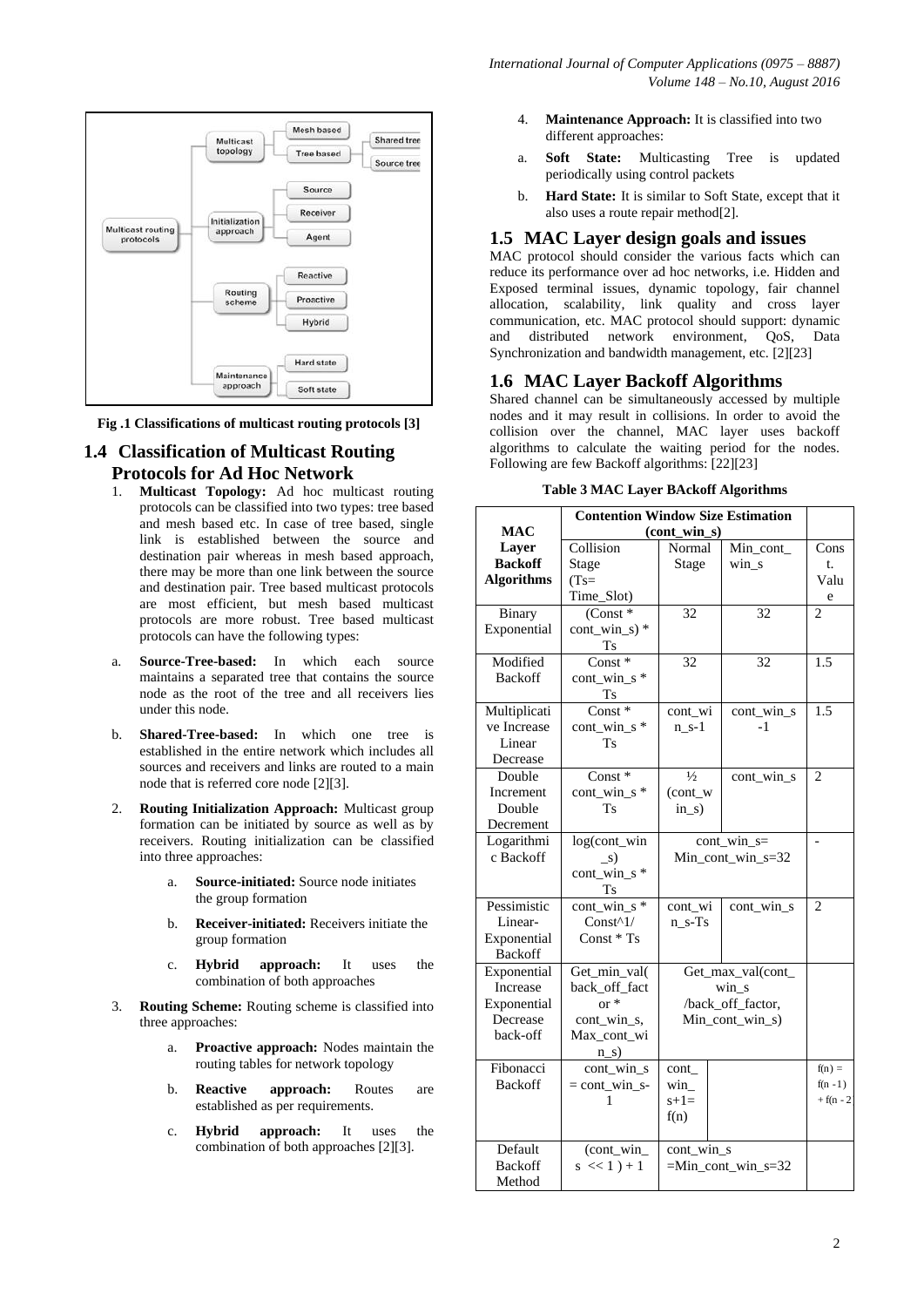This article contains different sections i.e. Section-I introduce the basic requirements of resource management for multicast communication and Section-II describes related research work in relevant field. It provides brief overview of the various solutions developed for efficient utilization of resources. Section-III highlights the open issues related to resource management and Section-IV shows simulation results and analysis and section V concludes the outcome of the analysis.

# **2. EXISTING SOLUTIONS FOR NETWORK RESOURCE MANAGEMENT OVER AD HOC NETWORKS**

Y. Sun et al. [6] proposed an enhanced bandwidth efficient multicast routing for MANET. It optimizes multicast tree construction phase as well as a tree maintenance phase to reduce bandwidth consumption. Simulation results show its performance in terms of less control overhead with optimal bandwidth utilization.

Ritesh K. Kalle et al. [7] proposed an energy efficient method for VoIP communication over IEEE-802.16m based networks by reducing overheads. During the data transmission phase, mobile station remains active and uses packet buffering. As per their analytical analysis, they categorized the power consumption in different modes i.e. idle mode, transmission mode and receiving mode and finally they examined the cycles in each mode. Simulation results show that power can be preserved in sleep mode by optimizing the MAC layer, by reducing overhead and delay etc.

Jiwen Guo et al. [8] proposed a secure minimum-energy multicast (SMEM) algorithm to ensure multicast communication. In order to improve the stability of trust mechanism, the new trust values (calculated by the Bayesian theorem in CR networks) are modified by the iterative control criterion. The trust mechanism aims at guaranteeing the security of network environment, in which the trust information is encrypted to ensure the credibility of trust values. Results show that the time complexity of SMEM algorithm is polynomial.

S.M. Lakshmi et al. [9] developed an energy efficient routing method for multicast communication. Instead of using routing table, nodes use unique multicast id to transmit the data to a specific group. On demand routing path is built by calculating the residual energy of intermediate multicast nodes and the distance between them. Simulation results show its performance in terms of minimum delay, extended network life time and enhanced Throughput.

Di Marco et al. [10] introduced the study of routing metrics and interaction of routing with MAC. Different concepts of cross layer interactions are introduced. MAC layer parameters as well as network performance both are affected by Contention levels. Some reliability constraints are enforced to increase the lifetime of the network and also used to balance the network load. Proposed solutions are compared with the routing approach based on backpressure mechanism and the results show the efficiency of proposed solution.

Farooq M.O et al. [11] presented a bandwidth estimationbased admission control and routing protocol, called BEAR for IEEE 802.15.4 - based networks. The purpose of BEAR is to support real-time multimedia flows in IEEE 802.15.4 based networks by satisfying their end-to-end bandwidth requirements. It combines a bandwidth estimation approach, admission control, and routing. It uses a measurement-based bandwidth estimation algorithm that combines nodes' transmission rate, and actual MAC layer overhead to estimate the available bandwidth. The available bandwidth information is used as input to the admission control protocol, and it supports algorithms to estimate a flow's contention, intra-flow contention, and additional MAC layer overhead with an increased data load inside a network. Available bandwidth information can be used as a routing metric to select forwarding path(s) that can offer better end-to-end available bandwidth. Proposed framework can be used to support realtime multimedia applications for IEEE 802.155.4 based networks.

Jackson.C.A et al. [12] proposed a hierarchical and heterogeneous multichannel ad hoc network. The channels employed by this network are non-overlapping, and each channel differs significantly in its characteristics, such as achievable data rate, communication range, and traffic load. Every terminal is connected with the frequency-agile radio, which can change its transmission rate and carrier frequency. These radios communicate using contention-based access and are permitted to utilize multiple channels. A subset of terminals forms a backbone network, which is equipped with a second radio tuned to a traffic channel employing schedulebased access. They considered various hierarchical and heterogeneous multichannel ad hoc network topologies and investigated the backbone networks that increase networklayer performance over scenarios in which too few or too many terminals are selected to form the backbone network.

Xueyuan Su et al. [13] focused on the bandwidth allocation problem and explored the network and MAC layer impact over the existing bandwidth allocation methods, i.e. Interference model, Rate allocation scheme and contention based algorithms. The study shows that cross layer solutions can be used to regulate the data flow rate across both layers.

Xiaoying Zhang et al. [14] developed an energy efficient, cooperative MAC Protocol, which utilizes Time and Space estimation based Backoff algorithms to manage the impact of channel interference. To transmit data, it regulates the MAC layer and reduces the energy consumption. Simulation results show its performance in terms of an enhanced network lifetime as with maximum energy conservation during network operations, as compared to MAC 802.11 DCF/Cooperative MAC protocol.

D. S. Patil et al. [15] introduced an energy conservative MAC layer protocol, called PowerMAC which utilizes the GPS location of each node and can deliver the data using minimum Hop count. It uses Ad hoc on demand distance vector and Location aided routing protocols with a value of network allocation vector. If intermediate nodes have a minimum vector value, then data can be forwarded to avoid the transmission delay/packet loss. Each successful transmission reduces the frequency of packet retransmission and thus results in energy conservation. Simulation results show its performance in terms of data delivery using minimum hops towards the destination, end-to-end delay and energy consumption as compared to MAC 802.11

Xin Zhao et al. [16] proposed a reliable multicast routing method which considers link quality, packet retransmission at the MAC layer and packet broadcasting, etc. For bandwidth efficiency, they constructed a multicast tree by reducing all these factors. Simulation results show its performance in terms of the improved Packet delivery ratio, Throughput and reduction in packet retransmission.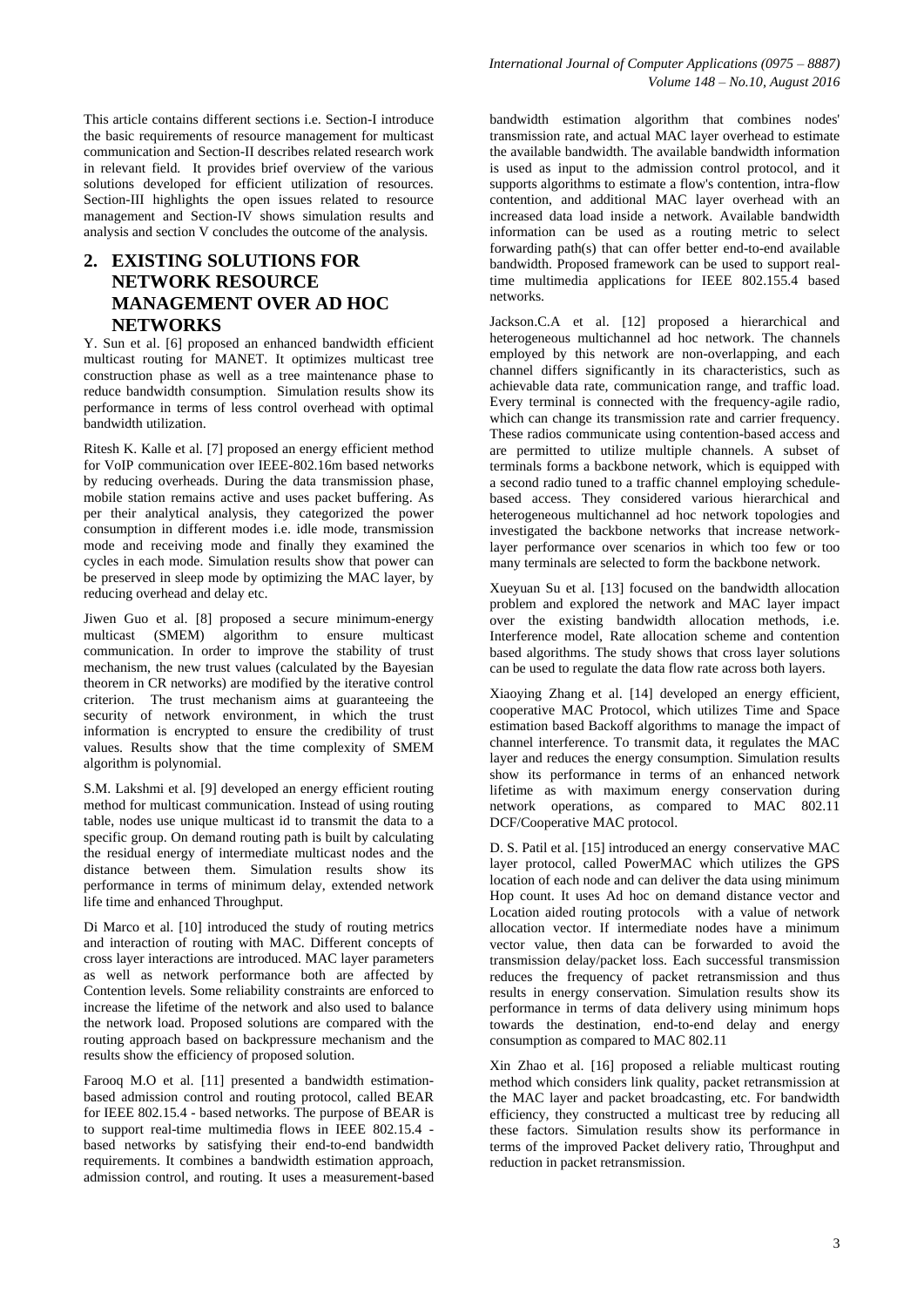S. Chettibi et al.17 proposed a routing solution based on reinforcement learning method to enhance the network lifetime. The route discovery process is initiated on the basis of remaining energy of each node. If the node fulfill the energy consumption constrains, only then it is eligible to forward the Route request packets. After each iteration, all nodes adjust their packet forwarding rules as per their remaining energy levels. Finally, it results in a controlled packet forwarding over the entire network, thus also results in the reduction of RREQ packet flooding. Simulation results show its performance in terms of extended network lifetime, energy conservation and optimal routing with minimum delay as compared to Probalistic/Time and Delay methods.

S. B Kulkarni et al. [18] proposed a resource aware cluster based routing scheme for multicast communication over ad hoc networks. Cluster head is selected on the basis of various resources, i.e. bandwidth, energy level and node connectivity, etc. After cluster head selection, group members become leaf nodes and multicast tree is constructed on the basis of shortest paths. Analytical studies show that proposed scheme supports resource aware routing.

Gyanappa A. Walikar et al. [19] developed an energy efficient multicast routing scheme which constructs a multicast tree using reliable members only. Reliability of members is calculated on the basis of node density and remaining energy level. During tree maintenance, routing paths can be selected or dropped on the basis of energy level of intermediate nodes. Simulation results show that its performance in terms of higher PDR with less delay as compared to AODV/AOMDV routing protocols.

Yan Sun et al. [20] enhanced an existing bandwidth management scheme by reducing routing overhead, called IBEMR. It constructs a shared multicast tree on the basis of the group joining requests/replies. To avoid the collision, it estimates the total control/data packets to be transmitted. A multicast session is established for transmission purpose to minimize the cost of tree reconstruction due unstable network topology. Simulation analysis show that the IBMER can optimize the tree construction phase, thus results in fair bandwidth utilization, whereas reduction of control overhead can preserve the energy, as compared to ABAM and BEMR.

K. Rajkumar et al. [21] proposed a resource aware routing solution for multicast communication, called Efficient Geographic Multicast Protocol. This protocol subdivides the entire geographical locations into small logical regions, called virtual zones. Zone leader is selected on the basis of its distance from the source and it communicates with all member nodes. Zone leader is responsible for data transmission to group members, thus reduces the unnecessarily broadcast over the entire network. Reliable packet transmission to various geographical locations is supported by EGMP as compared to Scalable Position Based Multicast Routing Protocol. Simulation results show its performance in terms of less packet retransmission, higher packet delivery ratio and effective resource management etc.

# **3. PROBLEM FORMULATION 3.1 Multicast Routing Constraints**

MANET based applications are widely used in the remote areas where rapid deployment and dynamic reconfiguration is necessary and wired network support is unavailable. These include military battlefields, emergency search, rescue sites, classrooms and conventions, where communication can be initialized using audio/video streams with the help of wireless nodes. In case of voice communication over MANETs, we transmit audio stream having a high data rate and it reduces the voice quality due to the usage of low-power wireless links. Transmission of concurrent voice streams can reduce the efficiency of the entire network. Voice stream multicast can play an important role in case of emergency situations. In case of video communication over MANETs, it requires efficient bandwidth and real time support, but due to the limited resources and error prone network environment, it becomes challenging to manage the quality of video transmission as well as the network bandwidth.

Multicast routing plays a significant role in MANETs and multicasting can improve the efficiency of the wireless links, but it is difficult and challenging to design an effective and reliable multicast routing protocol for MANETs. In recent years, various multicast routing protocols have been proposed for MANETs to support different services. Multicast communication over ad hoc networks has its own limitations, but it also suffers from common issues, i.e. dynamic topology, performance of routing protocol, inefficient resource management, security, scalability, QoS, QoE etc. If we use the multicasting over the MANETs then there is need to explore and sort out these issues for the multicast mobile ad hoc networks [2].

Quality of communication is affected by noise/interference and channel fading. Multicast routing protocol must be able to regulate the flow of control packets over a network, in order to maintain the channel capacity4. There may be packet drop due to the dynamic change in the network topology that can reduce the network performance. So multicast routing should be able to operate in different situations such as mobile environment, heavy traffic load, scalability in order to achieve high packet delivery [2].

### **3.2 Resource management issues**

Efficient resource utilization is a critical issue for Multicast Ad hoc networks, which deals with the consumption of various network resources discussed below:

- **a. Node Energy:** Every node has limited battery life and it is very difficult to manage the energy level of individual node because each node may participate in different network operations and its energy level is reduced as per the performed task [2][5].
- **b. Shared Channel Bandwidth allocation:** Ad hoc networks utilize shared channel and fair channel allocation becomes a major issue [8].
- **c. Node Level Buffer management:** Due to packet loss/link loss, retransmission phase is executed by routing protocol, thus may result in a buffer overflow, network congestion/contention etc. [2]

### **3.3 Resource utilization dependencies**

- **a. Network size/topology:** Due to the dynamic network topology and network size, route discovery and route maintenance phase are performed by protocols and thus results in degradation of network performance.
- **b. Node density/mobility:** Node Mobility and scalability can degrade the QoS of the entire network and it is difficult to maintain network performance under these constraints [1].
- **c. Traffic type/load:** Real time applications consume network resources at large scale. In insufficient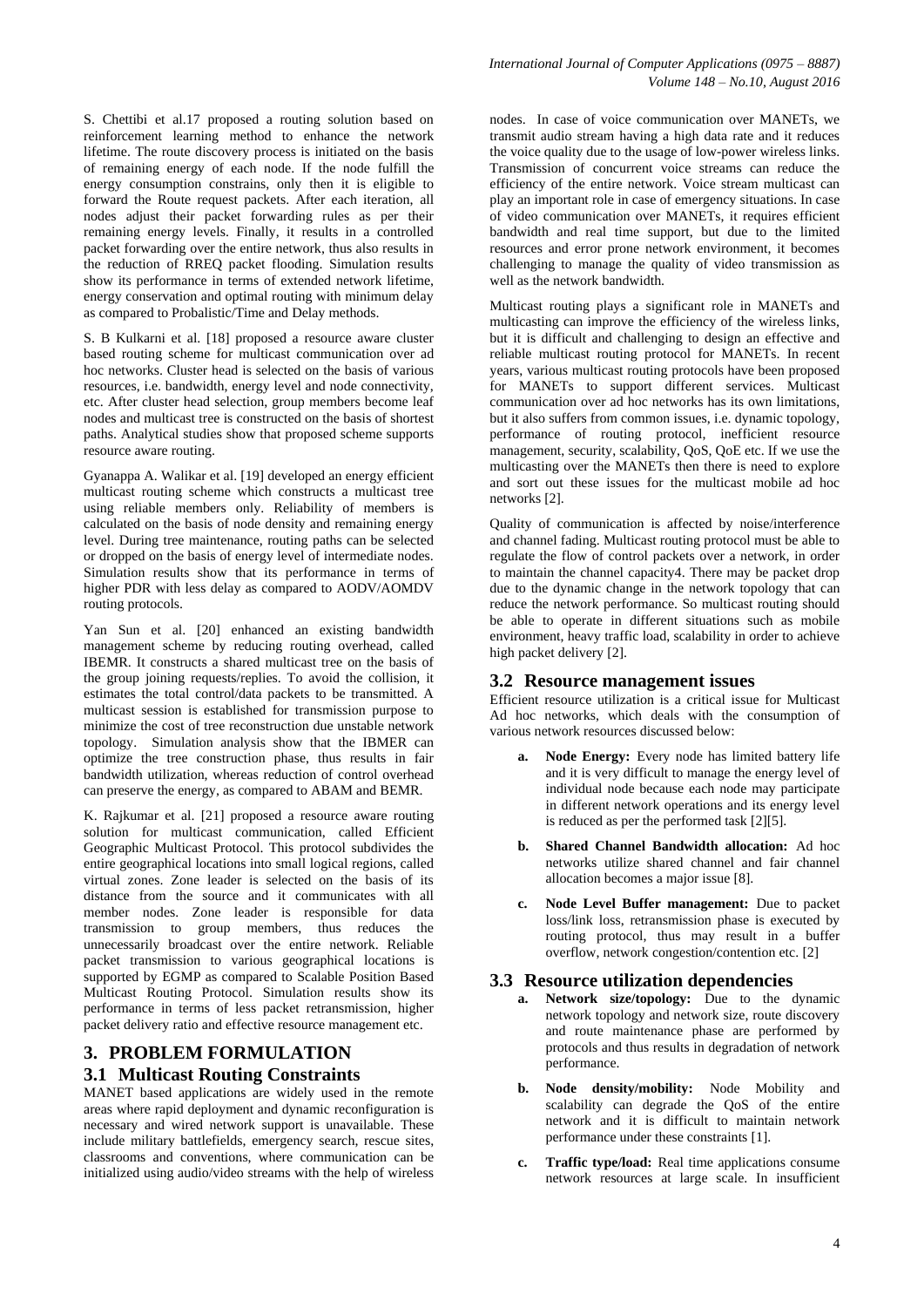bandwidth allocation may result in delay and can degrade the quality of experience of end users.

# **3.4 Behavioral Impact of different layers over network resource consumption**

- **a. Multicast Routing Layer:** Routing layer performs different network operations such as route discovery, route maintenance and session management, etc. Routing layer operations may suffer from the dynamic behavior of the ad hoc networks and thus may result in the link errors and frequent update of routing information. Due to excessive route maintenance, node's life time can be exhausted [2].
- **b. MAC Layer:** It communicates with two different layers, i.e. routing layer and physical layer. It also manages contention over wireless channel2. MAC protocols directly affect the channel allocation, bandwidth utilization, contention and packet collision, etc. Collision at large scale can produce the delay and contention over network and QoS may be degraded. If MAC protocols fail to manage fair channel allocation, it can also degrade the performance of ad hoc networks in a multi user environment.

# **4. SIMULATION ANALYSIS AND RESULTS**

**Table 4 Simulation Configuration**

| <b>Simulation Parameters</b>  | <b>Parameter Values</b> |  |
|-------------------------------|-------------------------|--|
| Multicast Routing Protocol(s) | MAODV, PUMA, MZRP       |  |
| Terrain                       | 1200x1200               |  |
| <b>Node Density</b>           | 30                      |  |
| <b>MAC</b> Protocol           | MAC 802.11              |  |
| <b>Backoff Algorithms</b>     | As per Section-I        |  |
| <b>Traffic Type</b>           | <b>CBR</b>              |  |
| Packet Size                   | 512                     |  |
| Sampling Interval             | $0.1$ seconds           |  |
| Simulation Time               | 10 seconds              |  |
| Network Simulator             | $NS-2.35$               |  |

## **4.1 Performance Analysis**



**Fig .2 Average Throughput**

The graphs below show Throughput, PDR, Routing Load, End-to-End Delay and number of Collisions using different routing protocols w.r.t. backoff algorithms. We can observe the impact of Backoff algorithms over the performance of the multicast routing protocols.



### **Fig .3 Packet Delivery Ratio**



**Fig .4 Routing Load**



**Fig .5 End-to-End Delay**



**Fig .6 Average Delay**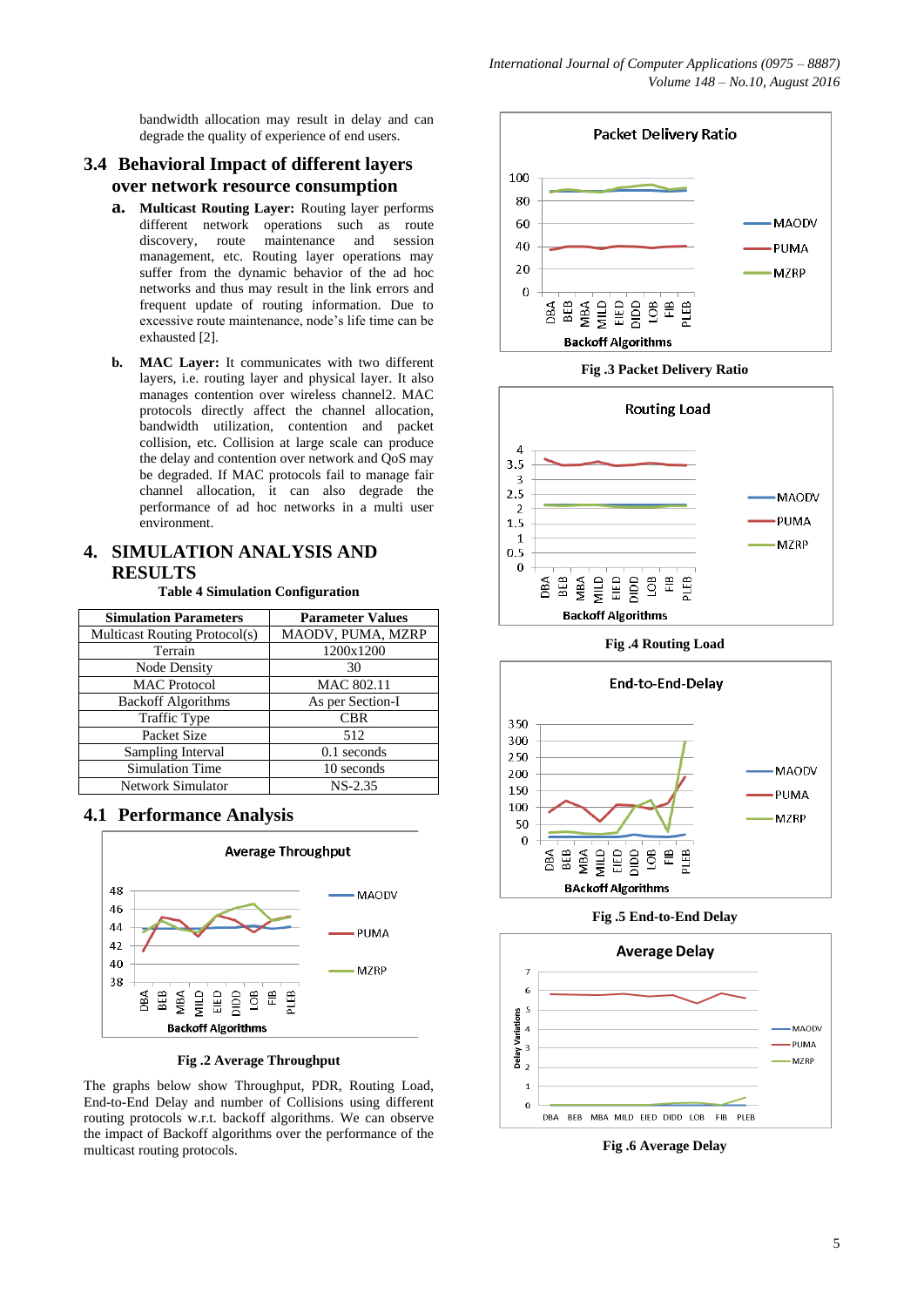

**Fig .7 Max. Delay**



**Fig .8 Number of Collisions**



**Fig .9 Energy Consumption**

# **4.2 Analysis of Node Level Energy Consumption**

Following graphs show energy consumption using routing protocols MAODV, PUMA and MZRP with various Backoff algorithms.



**Fig .10 DBA-Node Level Energy Consumption**



### **Fig .11 BEB- Node Level Energy Consumption**



### **Fig .12 MBA- Node Level Energy Consumption**



### **Fig .13 MILD- Node Level Energy Consumption**



### **Fig .14 EIED- Node Level Energy Consumption**



**Fig .15 DIDD- Node Level Energy Consumption**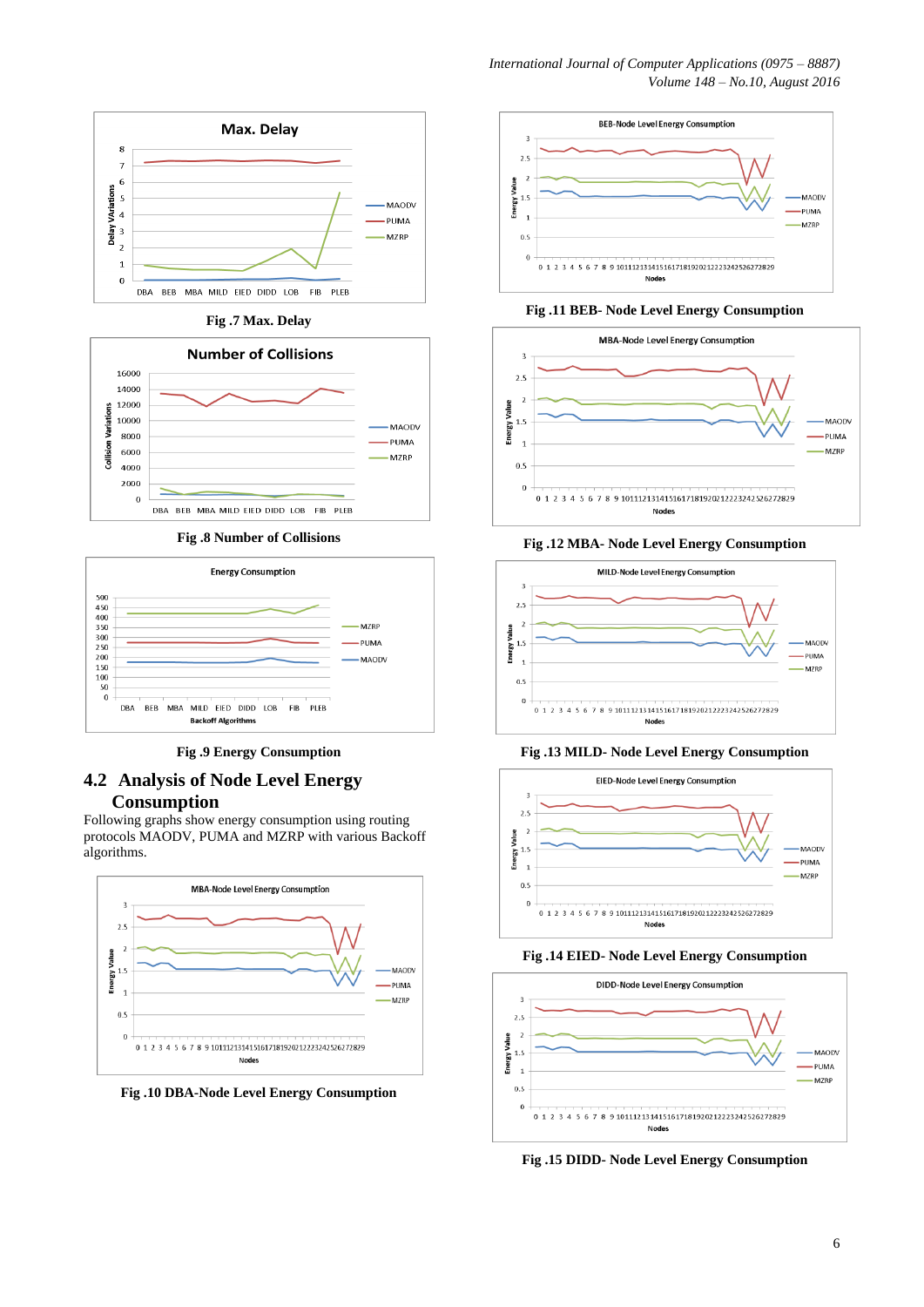

### **Fig .16 LOB- Node Level Energy Consumption**



### **Fig .17 FIB- Node Level Energy Consumption**



### **Fig .18 PLEB- Node Level Energy Consumption**

It can be observed that MAODV consumed very least amount of energy as compared to MZRP and PUMA. PUMA has the highest energy consumption w.r.t. Backoff algorithms. We can also analyze that node 26 and 28 both consumed less energy w.r.t routing protocols using different backoff algorithms. Now we will examine the node position and behavior in wireless network to identify the reason of variations in node level energy consumption. As per the output of NAM animation, it can be observed that both nodes maintain a specific distance from the group of nodes and did not fully participate in a wireless signal propagation, hence saved their energy levels, but all other nodes were engaged in signal propagation and exhausted their energy at instant level, however energy consumption levels vary using different Backoff algorithms w.r.t routing protocols.

### **5. CONCLUSION**

In this paper, we explored the issues and solutions related to resource management for multicast ad hoc networks and performed a simulation based analysis to investigate the impact of MAC layer over the performance of the routing protocols. Simulation results show that selection of Backoff algorithm can enhance the protocol's performance as well as it also affects the resource utilization.

It can be analyzed that Throughput of MAODV is approx. Constant, but in case of PUMA and MZRP, there are some variations in Throughput. MBA and DIDD both are reducing the Throughput of PUMA and it has the lowest value using DBA, MILD and LOB but it is increasing with BEB, EIED, FIB and PLEB. MZRP has the highest Throughput using LOB and it is reduced to its minimum value using DBA. Using BEB, MBA and MILD, It is approx. Constant but in case of EIED and DIDD, it is increasing and with FIB, it is slightly decreasing.

PUMA has the lowest Packet Delivery Ratio as compared to MAODV and MZRP but there are little bit variations in PDR using different Bakoff algorithms w.r.t. routing protocols. MZRP has the highest PDR value using LOB.

PUMA has the highest routing load as compared to MAODV and MZRP with little bit variations. In case of MAODV and MZRP, it remains approx. Constant w.r.t. Backoff algorithms.

MAODV has the lowest End-to-End Delay as compared to MZRP and PUMA. In case of MZRP and PUMA, it is highest using PLEB. There are variations in End-to-End Delay using different Backoff algorithms w.r.t routing protocols.

Energy consumption of MZRP is highest, followed by PUMA and MAODV. There are little bit variations in energy consumption using different Backoff algorithms w.r.t routing protocols.

PUMA has the highest collisions as compared to other protocols w.r.t. Backoff algorithms. MAODV has the minimum number of collisions followed by MZRP with some variations. Using DBA, MILD and FIB, PUMA has the highest number of collisions, using MBA and LOB, number of collisions are decreased to their minimum value. In case of BEB, EIED and PLEB, It is also decreasing.

MAODV has the minimum Average Delay followed by MZRP but it is highest for PUMA with some variations. It is slightly reduced with LOB and PLEB but still remains high as compared to MAODV and MZRP.

PUMA has the highest value of Max. Delay with variation followed by MZRP and MAODV which has the minimum value of Max. Delay. In case of MZRP, it is increasing with LOB and PLEB. Finally, we can conclude that MAODV can manage its performance under the constraint of Backoff algorithms as compared to other protocols. Performance of MZRP little bit suffers from extra control overhead, but it is able to manage energy consumption level. In case of PUMA, due to highest collision ratio, there are variations in the PDR, routing load, delay and energy consumption is also increasing w.r.t. Backoff algorithms.

Simulation results show that there is a need to optimize the resource consumption by managing the behavior of MAC layer as well as the routing layer for multicast communication over ad hoc networks. Network resources can be efficiently utilized by developing a cross layer solution which will be able to reduce the control overhead caused by the dynamic behavior of ad hoc multicast routing protocols/MAC layer.

### **6. REFERENCES**

- [1] Jean-Marie Vella, Saviour Zammit.A Survey of Multicasting over Wireless Access Networks. IEEE Communications Surveys & Tutorials.IEEE 2013 June; 15 (2):718-753.
- [2] C. Siva Ram Murthy, B.S. Manoj, Ad Hoc Wireless Networks, 14 impression-Pearson, INDIA, 2012.
- [3] [A. M. A. Mo'men](http://ieeexplore.ieee.org/search/searchresult.jsp?searchWithin=%22Authors%22:.QT.A.%20M.%20A.%20Mo%27men.QT.&newsearch=true) ; Comp. & Info., Cairo University,